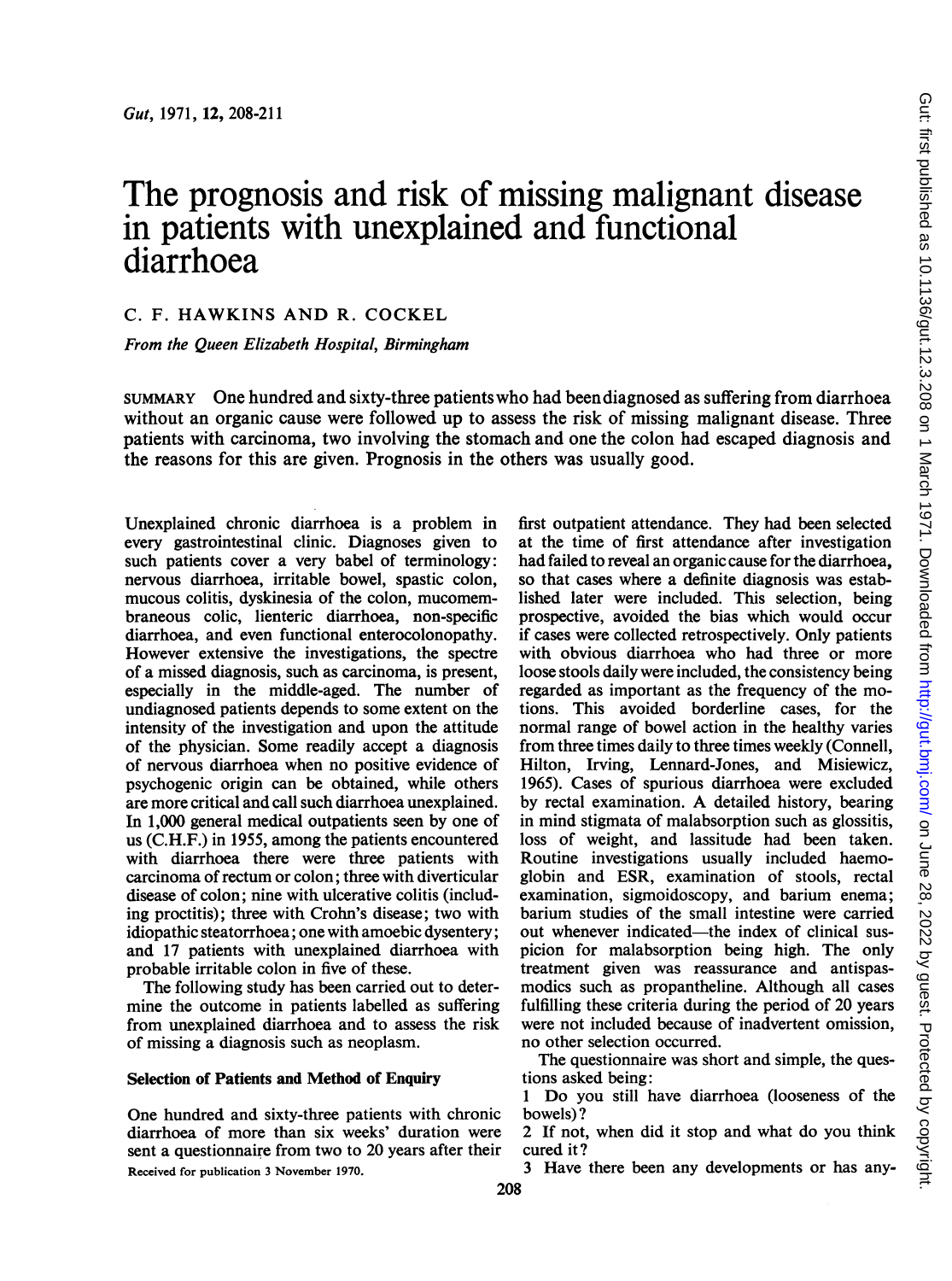thing further come to light; or have you been to another hospital about the diarrhoea?

4 What is the condition of your general health at present?

Plenty of space was given for patients to fill in answers and the letter finished by stating 'any further comments you may wish to make may be written on the other side of the letter'. A franked envelope was enclosed for the reply. When necessary a further letter was sent requesting more details or an outpatient appointment made. When no answer was obtained from a postal questionnaire, the patients or their relatives were visited by a medical social worker or details obtained from the general practitioner or local executive council. Information about death certificates was provided by the Registrar General's Office.

From replies to the questionnaire, a patient's diarrhoea was classified as (1) continuous, (2) occasional or intermittent, and (3) cured. Subsequent relevant organic diagnoses were critically reviewed and causes of death ascertained as accurately as possible. Examination of all original case notes provided details such as the initial symptoms, age, and presence of abdominal pain.

We had hoped to review and investigate again all those who still suffered from diarrhoea. However, many whose diarrhoea had subsided or only caused inconvenience were reluctant to have such tests as sigmoidoscopy repeated, though they filled in the questionnaire conscientiously. The 30 patients selected from those 81 who still had diarrhoea who did attend were interrogated with a coded questionnaire, examined completely, and given a sigmoidoscope examination; faeces and blood were studied in the laboratory. Where appropriate, further radiographs were taken and a few were admitted to hospital for other investigations. To test for the presence of possible hypolactasia, a condition described since the original investigations were performed, a sample of 22 patients who had diarrhoea at the time of this study were sent packets of 50 g of glucose and 50 g lactose labelled 'A' and 'B'. They were asked to drink the sugars dissolved in water on separate occasions and to note occurrence of diarrhoea or abdominal symptoms in the following 12 hours.

# **Results**

One hundred  $(61.5\%)$  patients were female and 63  $(38.5\%)$  were male. Investigations had been performed as an outpatient in 131  $(80.5\%)$  and in hospital in 32 (19.5%). The ages of the patients when first seen ranged from 13 to 76 years (Fig. 1) with a mean of  $43.8$  years. Age at the onset of symp-



Fig. 1 Ages of patients when first seen

toms varied between 5 and 75 years, the mean being  $35\cdot2$  (Fig. 2), with up to 40 years (mean  $7\cdot8$ years) between the onset of symptoms and the patient's appearance at hospital.

The follow up in 163 patients revealed that diarrhoea had ceased in 63 patients  $(38.5\%)$ , had become intermittent or occasional in 47 (28.8%), and was persistent in 34 (20.8%). There was a new gastrointestinal diagnosis in six patients  $(3.7\%)$ : seven  $(4.3\%)$  had died from an unrelated cause and six  $(3.7\%)$  could not be traced.

Diarrhoea had ceased within one year of investigation in  $35\%$  of the 163 patients, and within five years in  $60\%$ . There was a remission in other patients who had suffered from diarrhoea for as long as 25 years. Two continued to have diarrhoea for 14 and 16 years, then one had a stroke and the other an attack of diverticulitis, and symptoms disappeared. The duration of symptoms before investigation bore no direct relationship to the time when diarrhoea ceased, though those with a short history tended to fare better.

Intermittent or occasional diarrhoea occurred in 47 patients  $(28.8\%)$  many of whom improved after investigation and relied upon tablets to control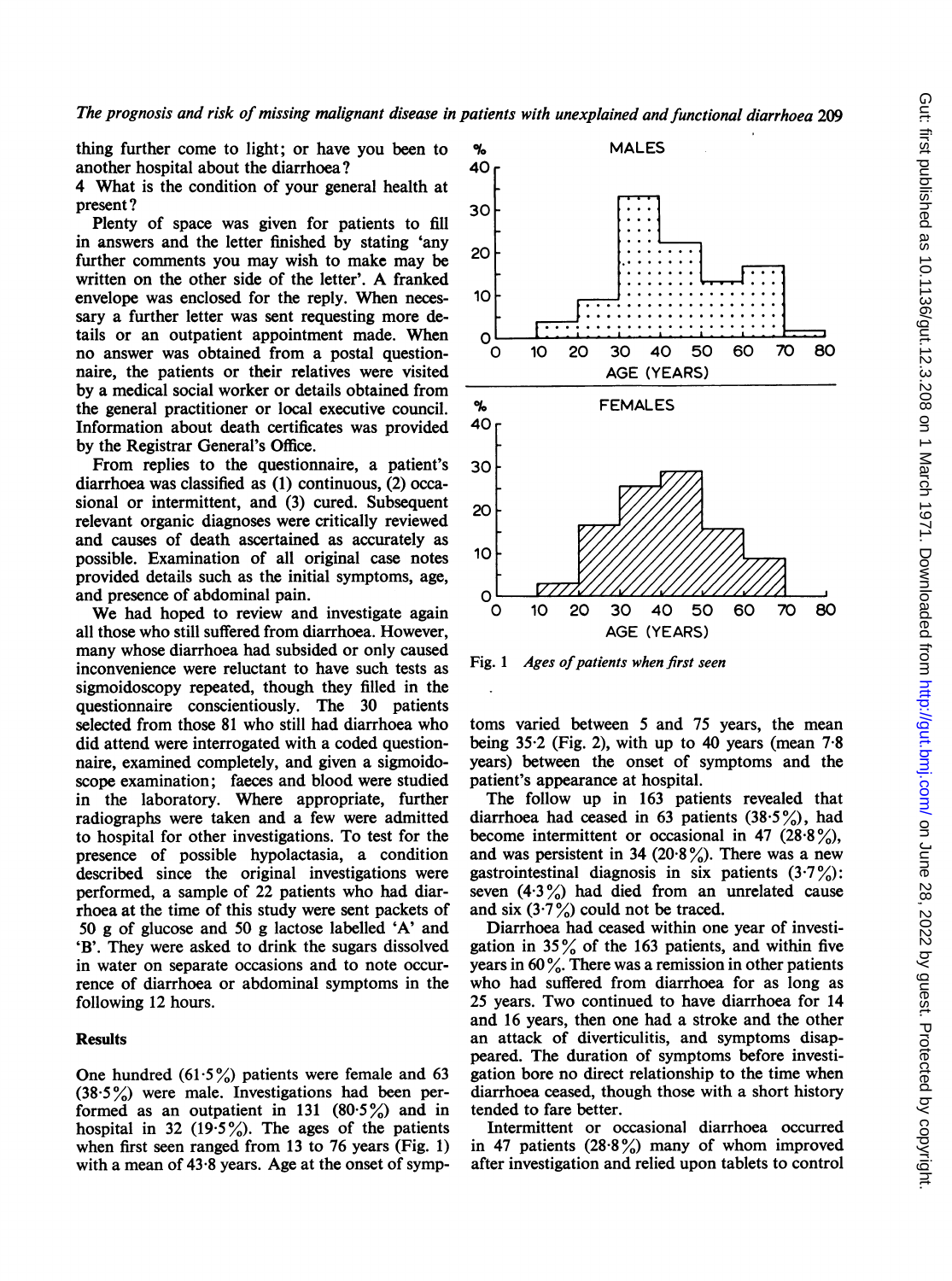

Fig. 2 Age at the onset of symptoms;  $16.6\%$  of the male patients and  $14.5\%$  of the female patients developed symptoms over the age of 50.

symptoms. Again there was no direct relationship between duration and severity of symptoms before investigation and the course afterwards. Drugs used by patients in this group comprised propantheline, codeine, kaolin, and various proprietory drugs containing opiates, the last being particularly popular. Thirty-four patients  $(20.8\%)$  continued with persistent diarrhoea until the time of this study. Again, the duration of diarrhoea before investigation was unrelated to the likelihood of developing persistent diarrhoea. Abdominal pain was a major complaint of 84 (51.5%) of the 163 patients when first seen. This was usually in the lower half of the abdomen and eased by defaecation.

A new diagnosis had been made in six patients  $(3.7\%)$ . Carcinoma of the stomach was discovered in two less than one year and four years after the initial consultations. Carcinoma of the colon occurred in two others; in one it presented two years after investigation but 15 years after the onset of symptoms, and in the other it was probably incidental as it was found six years after investigation and 21 years after the onset of symptoms. The diag-

### C. F. Hawkins and R. Cockel

nosis of ulcerative colitis and probable pancreatic steatorrhoea had arisen in two other patients. The patient with ulcerative colitis developed typical colonic changes five years after the onset of symptoms and three years after normal sigmoidoscopy. A diagnosis of pancreatic steatorrhoea was made from the macroscopic and microscopic appearance of the stool in a patient who refused further investigations. Lactase deficiency was perhaps a factor in the diarrhoea in  $8\%$  of those patients who still suffered from diarrhoea. Of the 22 patients who were tested with the trial packets of sugar, seven considered that glucose and four that lactose aggravated the diarrhoea. Lactose tolerance tests were performed on the latter but a flat curve was only found in two of the four. The adverse effects of both glucose and lactose in the others was probably due to non-specific or psychogenic factors as patients with irritable bowel commonly attribute worsening of their diarrhoea to various irrelevant factors.

Seven patients, apart from the three with carcinoma, had died but from conditions unrelated to the gastrointestinal tract such as cardiorespiratory disease.

Follow up was made difficult because of the demolition and redevelopment of Birmingham during the last 15 years. Another problem was the benign nature of the disorder; patients with serious illness can be traced more easily because of their need to attend or to be admitted to hospital where their records can be traced. In spite of these problems only six patients  $(3.7%)$  remained untraced; two were itinerant, having previously lodged in hostels, though both were known to be alive from two to four years after examination, but the remaining four were untraceable.

The influence of whether investigations were performed inside or outside hospital is suggested by the occurrence of wrong diagnoses. There were none amongst the 32 investigated as inpatients while all six new diagnoses were made in the group of 131 who were not admitted, though the difference was not statistically significant. The outpatient group contained a higher percentage of patients whose diarrhoea eventually stopped, this almost certainly being due to selection of more severely affected patients for hospital admission.

Of the 30 patients who were critically reviewed, one new diagnosis came to light, the case of probable pancreatic steatorrhoea already mentioned. Two patients had iron-deficiency anaemia, one from haemorrhoids and the other from unexplained causes, despite full inpatient investigation. Four others were admitted for re-investigation and again no alternative explanation for diarrhoea could be found. In the remaining 23 cases interrogation,